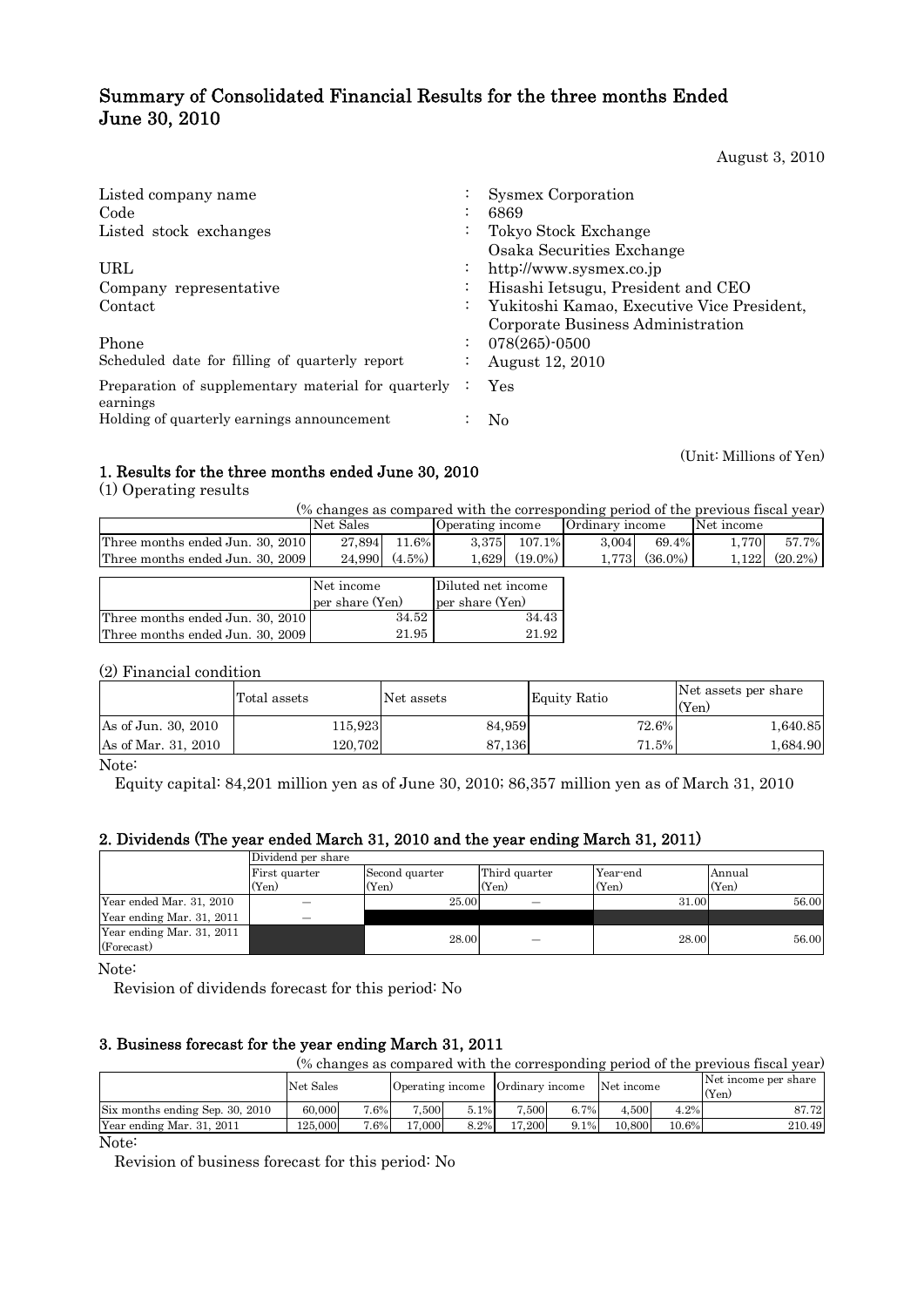## 4. Other information

- (1) Changes in significant subsidiaries: No
- (2) Application of simplified accounting method and special accounting policy for quarterly financial reporting: Yes
- (3) Changes in accounting procedures
	- 1) Changes based on revisions of accounting standard: Yes
	- 2) Other changes: Yes
- (4) Number of shares outstanding (Ordinary shares)
	- 1) Number of shares outstanding at the end of each fiscal period (including treasury stock): 51,415,808 shares as of June. 30, 2010; 51,353,708 shares as of Mar. 31, 2010
	- 2) Number of treasury stock at the end of each fiscal period: 100,289 shares as of June. 30, 2010; 99,726 shares as of Mar. 31, 2010
	- 3) Average number of outstanding stock for each period (cumulative): 51,288,639 shares three months ended June. 30, 2010; 51,156,522 shares three months ended June. 30, 2009

\*It is under the review procedure based on the Financial Instruments and Exchange Act at the time of disclosure of this report.

\*The above estimates are based on information available to the company on the date of the report's announcement. Due to unforeseen circumstances, however, actual results may differ from such estimates.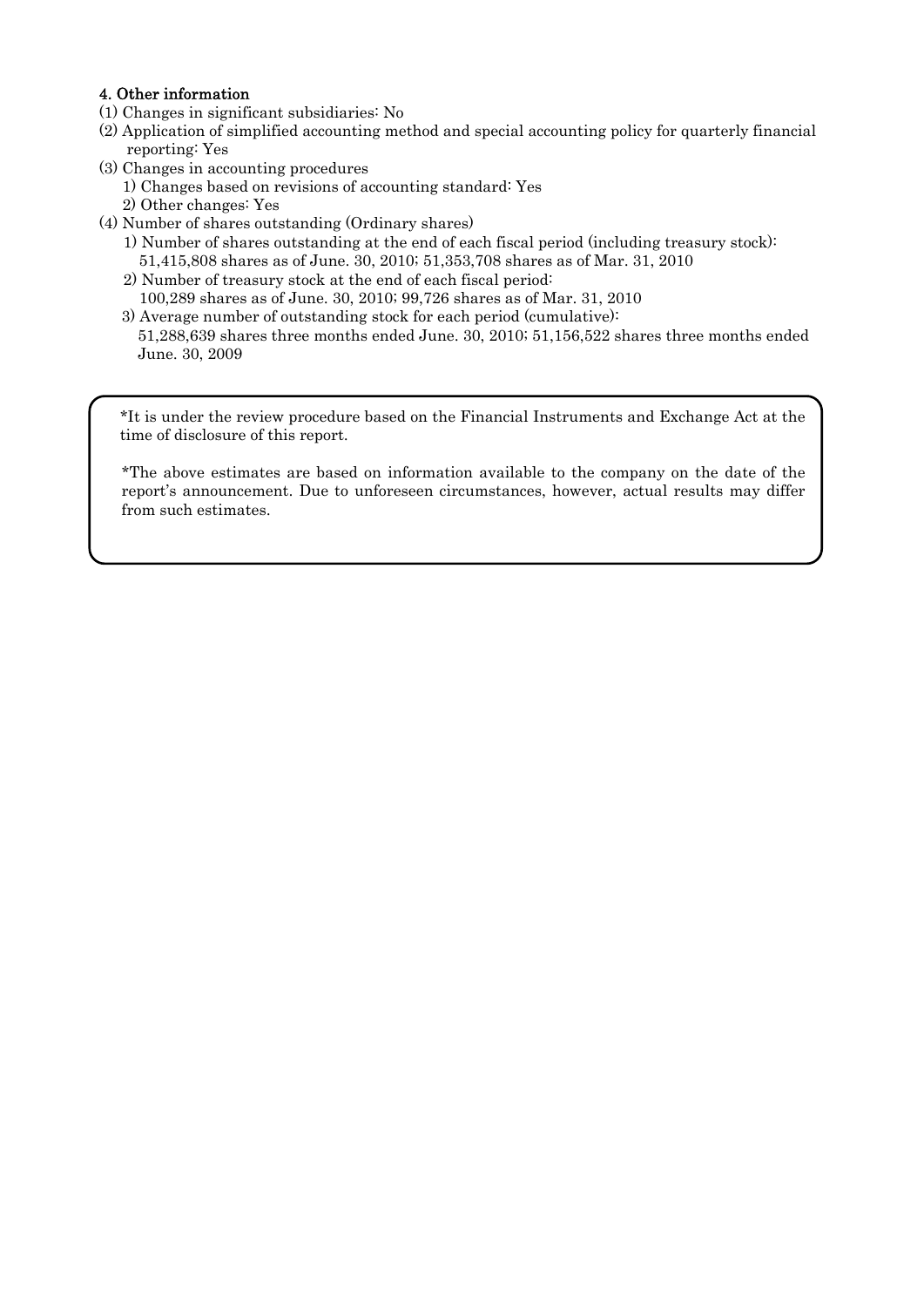【Financial performance】

### 1. Performance analysis

During the first quarter ended June 30, 2010, the Japanese economy was characterized by an increase in exports, supported by economic expansion in emerging markets, centered on China, and was in a recovery phase, triggered by government economic stimulus measures. Internal demand and other signs of autonomous recovery were also apparent. However, the European debt crisis and credit uncertainty caused the yen to continue appreciating against the euro and the currencies of emerging-market and resource-rich countries.

Personal consumption and capital expenditure levels recovered in Europe and the United States, and the employment situation entered a recovery phase. In Europe, meanwhile, financial austerity measures stemming from the sovereign debt crisis caused economic activity to slow. In China, the global economic recovery prompted a rise in exports and an expansion in internal demand, resulting in robust ongoing economic growth.

On the healthcare front, in Japan the management of medical institutions continued to present difficulties, such as deteriorating financial conditions, hospital mergers and the combination or closure of some of their departments. On the positive side, however, in 2010 medical remuneration was revised upward for the first time in 10 years, and certain changes in the conventional government policy of seeking to curtail medical expenditure became evident, as the new government's plans to reconstruct community medicine and the systems for providing various healthcare services, including emergency medical services, obstetrics and pediatrics departments, began materializing. In advanced countries in Europe and North America, efforts are underway to reduce healthcare costs and reform medical systems. The U.S. government has passed a medical reform bill that aims to reduce the number of people without medical insurance, and implementation has begun. In China, medical system reform that is underway aims to build infrastructures that provide uniform medical services in cities and farming villages throughout the country.

| (First Quarters Ended) |                   |            | 2009       | 2010       | Year-on-Year |          |  |
|------------------------|-------------------|------------|------------|------------|--------------|----------|--|
|                        | June $30$         | Amount     | Percentage | Amount     | Percentage   |          |  |
|                        |                   | (Millions) | of Total   | (Millions) | of Total     | Increase |  |
|                        |                   | of Yen)    | $(\% )$    | of Yen)    | (0/0)        | (0/0)    |  |
|                        | Japan             | 6,775      | 27.1       | 7,126      | 25.6         | 105.2    |  |
|                        | Americas          | 5,512      | 22.1       | 6,444      | 23.1         | 116.9    |  |
|                        | Europe            | 9,066      | 36.3       | 8,472      | 30.4         | 93.4     |  |
|                        | China             | 2,110      | 8.4        | 3,970      | 14.2         | 188.1    |  |
|                        | Asia Pacific      | 1,526      | 6.1        | 1,881      | 6.7          | 123.2    |  |
|                        | Overseas subtotal | 18,215     | 72.9       | 20,768     | 74.4         | 114.0    |  |
| Total                  |                   | 24,990     | 100.0      | 27,894     | 100.0        | 111.6    |  |

Net Sales by Destination

In Japan, the market environment remained difficult. However, our ongoing efforts to promote solutions led to solid sales in hematology and other fields, as well as the acquisition of a major order. This offset a decrease in sales of our influenza detection kit, POCTEM, following the spread of the new influenza virus in the preceding term. As a result, we posted first-quarter net sales of  $\frac{47}{126}$  million, up 5.2%, compared with the first quarter of the previous fiscal year.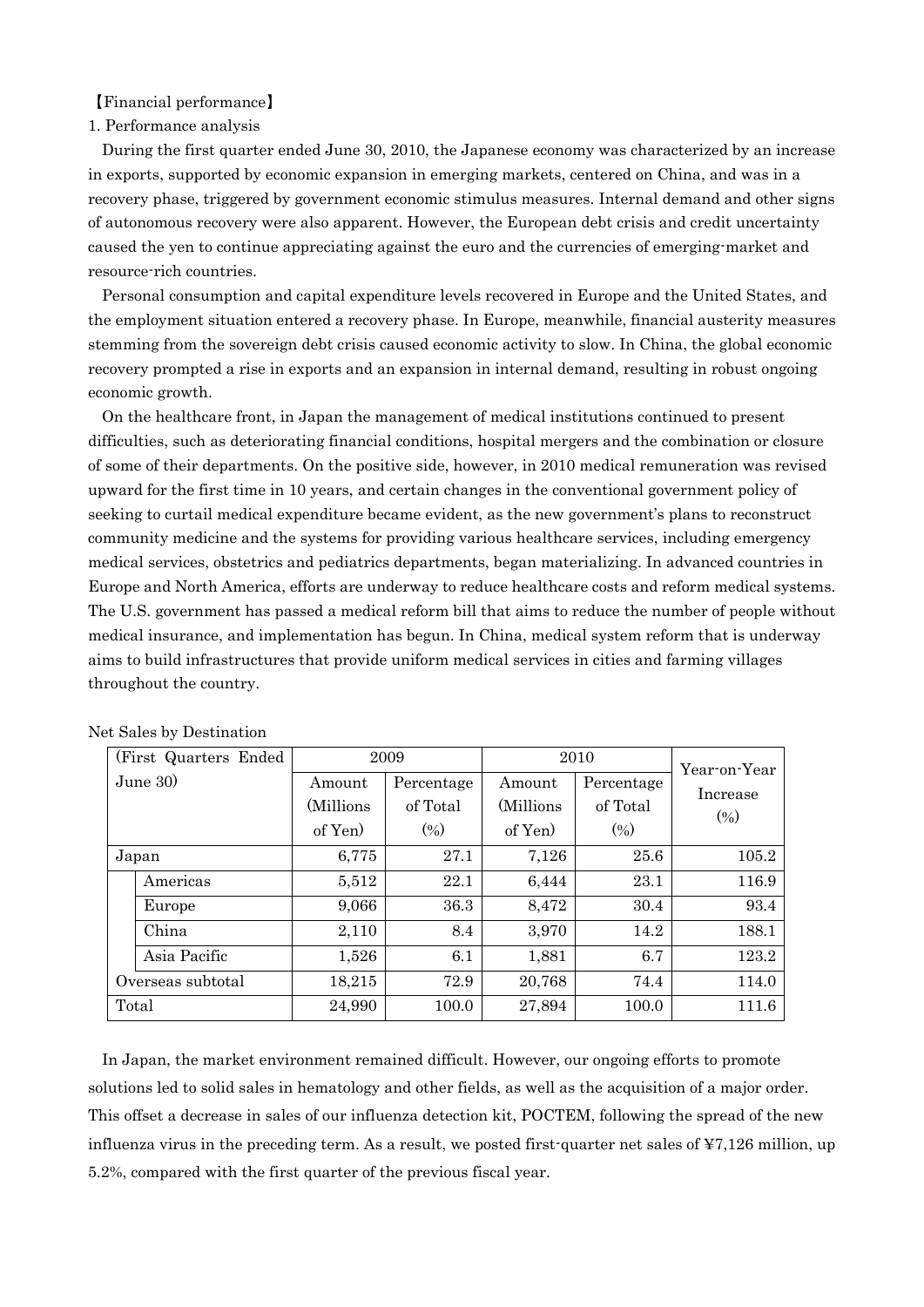In overseas markets, we made steady progress in the development of sales and support structures and the provision of solutions. As a result, sales moved steadily upward on a local currency basis due to increased sales of diagnostic reagents. Consequently, despite major yen appreciation against the euro and the slowdown in economic expansion stemming from the European debt crisis, the Group's overseas sales were ¥20,768 million, up 14.0% year on year. The overseas sales ratio was 74.4%, up 1.5 percentage point from the same period of the previous fiscal year.

As a result, during the first quarter the Group recorded consolidated net sales of ¥27,894 million, up 11.6%. Operating income grew 107.1%, to ¥3,375 million; ordinary income rose 69.4%, to ¥3,004 million; and net income expanded 57.7%, to ¥1,770 million.

#### Performance by segment

### (1) Japan

Performance remained robust in the hematology field, our main business domain, and our perseverance in presenting solutions to customers paid off in the form of large orders. We therefore posted net sales of ¥7,695 million, up 6.5% from the first quarter of the preceding fiscal year.

Despite the negative effects on income of yen appreciation, we posted operating income of ¥425 million, compared with an operating loss of ¥470 million in the first quarter of the previous year. This improvement was the result of an increase in export sales to Group companies, as well as a change in the method of recording the royalty income, including it in net sales rather than in non-operating income.

### (2) Americas

In the United States, sales grew as a result of our focus on developing direct sales and support networks, as well as our success in promoting solutions that meet customer needs, which earned us an order from a prominent commercial lab. Latin America, which had been hard hit by the economic recession, also staged a recovery. As a result, despite the negative effects of yen appreciation, sales in the Americas grew 15.1%, to ¥6,328 million. This rise prompted an 160.2% increase in operating income, to ¥685 million.

#### (3) Europe

In addition to expanding our direct sales and support structure, we stepped up our efforts in the POCT\* market through the HITADO Group, which we made a wholly owned subsidiary in the preceding fiscal year. Despite these efforts, substantial yen appreciation against the euro and the slowdown in economic growth resulting from the sovereign debt crisis resulted in an 6.4% decrease in sales in the region, to ¥8,470 million. Owing to a decline in the cost of sales ratio, operating income, however, grew 1.5%, to ¥1,212 million.

\*POCT: Point of care testing. Testing that may be performed rapidly, easily and accurately anywhere, such as the patient's bedside or practitioners' offices, and in emergency situations.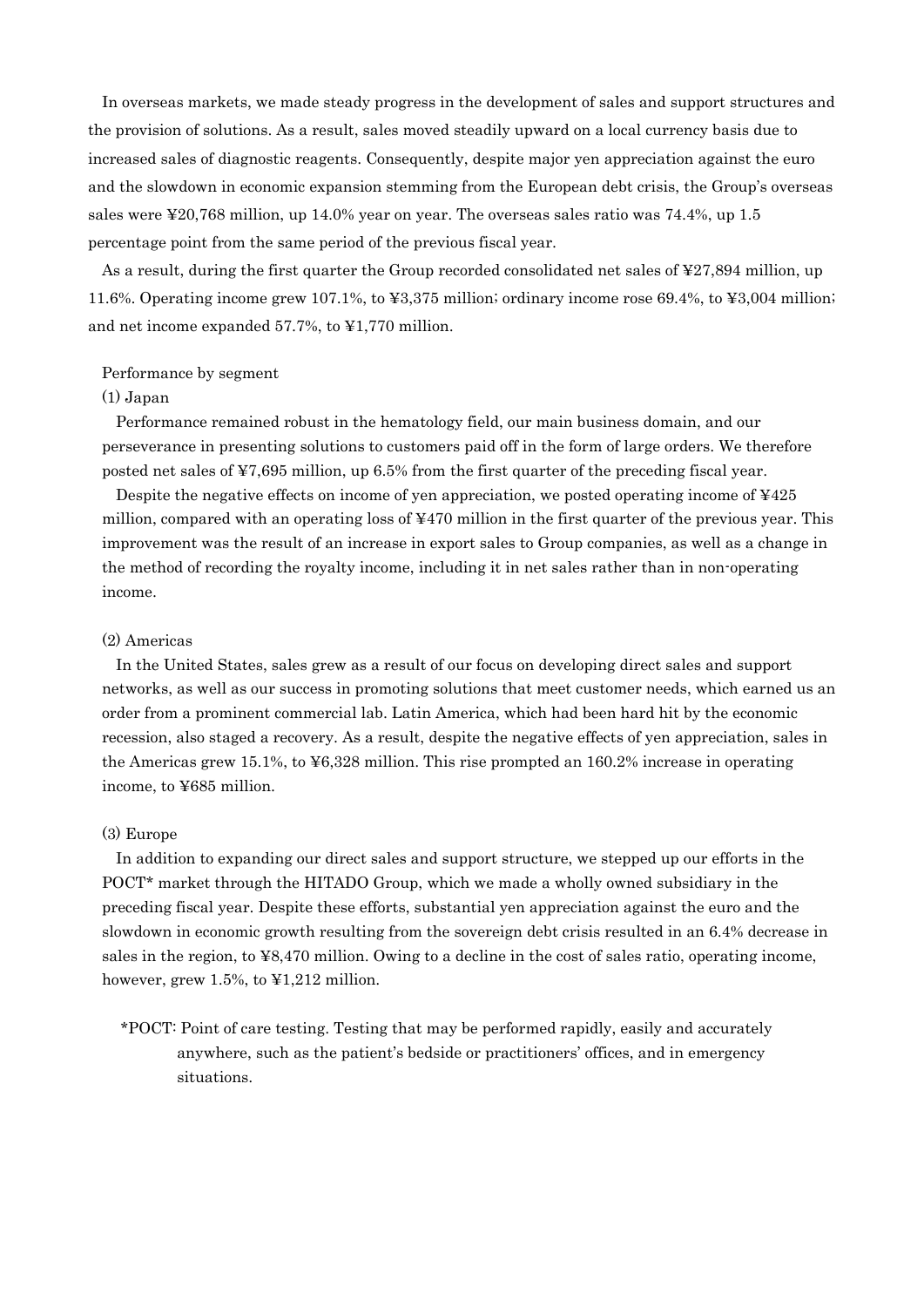## (4) China

In China, sales surged 88.1%, to ¥3,970 million. Behind these solid results were substantially higher sales of instruments and diagnostic reagents in the hematology, hemostasis and urinalysis fields. Owing to higher sales and efforts to curtail selling, general and administrative expenses, operating income rose 91.6%, to ¥926 million.

### (5) Asia Pacific

Favorable sales growth continued in Indonesia, and sales of system products were favorable in Australia. Consequently sales increased substantially, centered on diagnostic instruments. Sales in the region amounted to  $\text{\textsterling}1,429$  million, up 28.7%, and operating income of  $\text{\textsterling}194$  million, a 15.6% rise.

#### 2. Financial conditions analysis

#### (1) Assets, liabilities and net assets

As of June 30, 2010, total assets amounted to ¥115,923 million, down ¥4,779 million from March 31, 2010. Major reasons for this decrease was an ¥2,909 million decrease in trade notes and accounts receivable and a ¥1,211 million decline in property, plant and equipment.

At the same time, total liabilities dropped ¥2,601 million, to ¥30,964 million. Although short-term loans payable rose  $\yen$  2,420 million, trade notes and accounts payable fell  $\yen$  1,449 million, income taxes payable declined  $\frac{1}{4}$  1,053 million, and provision for bonuses was down  $\frac{1}{4}$  1,514 million

Total net assets came to  $\angle$  84,959 million at the end of the quarter, down  $\angle$  2,177 million from fiscal year-end, mainly because the foreign currency translation adjustment fell ¥ 2,446 million. The equity ratio as of June 30, 2010, was 72.6%, up 1.1 percentage points from March 31, 2010.

### (2) Cash flows

As of June 30, 2010, cash and cash equivalents amounted to ¥13,663 million, down ¥148 million from March 31, 2010. Cash flows from various activities are described in more detail below. (Operating cash flow)

Net cash provided by operating activities was ¥1,345 million, up ¥314 million year on year. Income before income taxes provided ¥2,823 million, ¥962 million more than in the first quarter of the preceding fiscal year, and a decrease in trade notes and accounts receivable provided ¥1,463 million, ¥1,594 million less year on year, although a decrease in trade notes and accounts payable used ¥1,256 million, ¥1,210 million less than in the previous year.

#### (Investing cash flow)

Net cash used in investing activities was ¥1,657 million, ¥690 million more than in the first quarter of the preceding fiscal year. The main use of cash was the purchase of property, plant and equipment, which used ¥1,274 million, a ¥482 million year-on-year increase.

### (Financing cash flow)

Net cash provided by financing activities came to  $\yen 711$  million, down  $\yen 1,122$  million. The primary reason was a ¥2,460 million net increase in short-term loans payable, which provided ¥1,114 million less than in the same quarter of the previous fiscal year.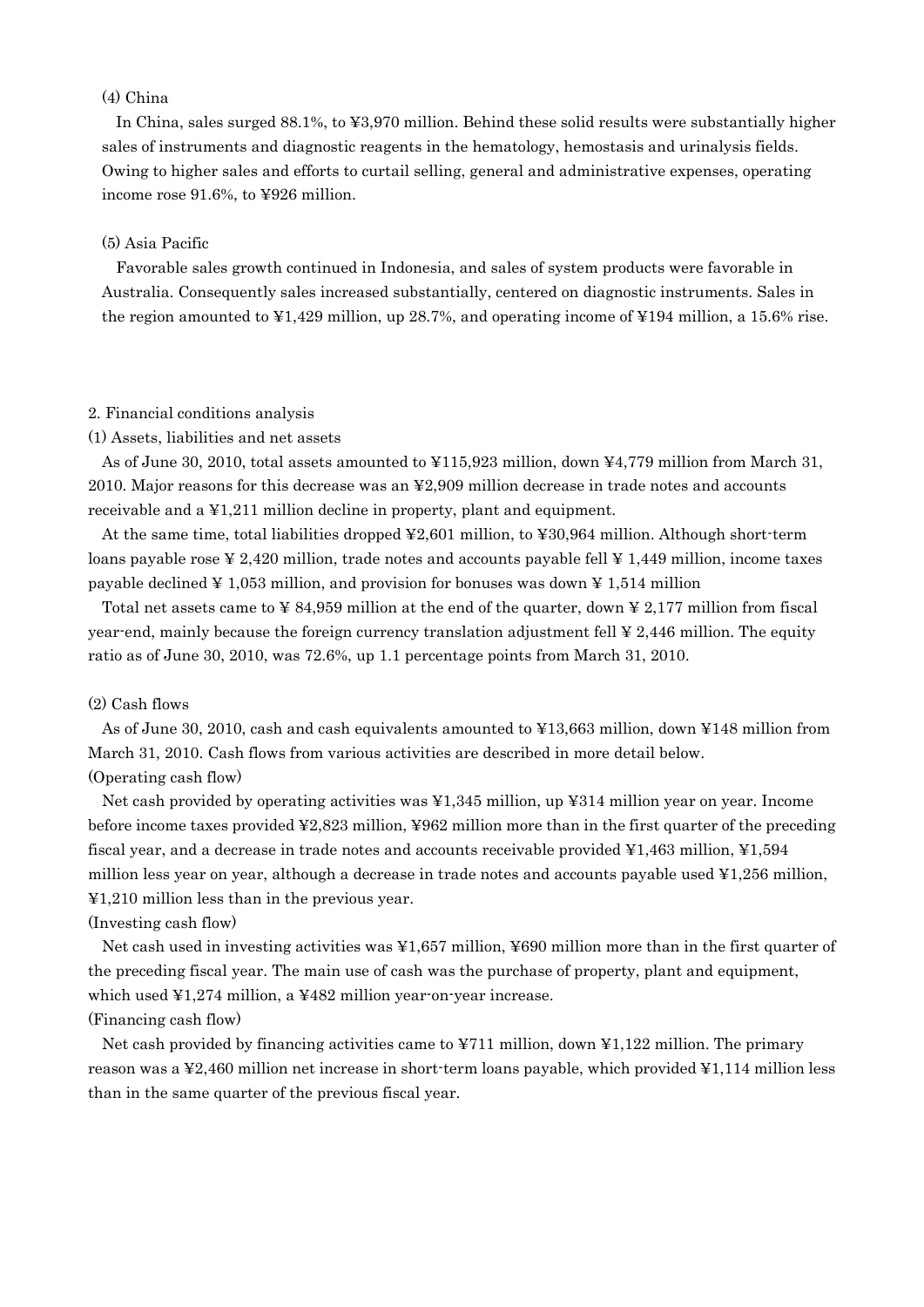## 3. Consolidated financial forecast

Although the Group felt the negative effects of yen appreciation, sales and income both expanded, compared with the first quarter of the previous year. Also, we are enjoying solid overseas sales growth on a local currency basis. Although exchange rate movements and the economic slowdown resulting from Europe's sovereign debt crisis are causes for uncertainty, we expect our performance to progress as planned. Consequently, we maintain unchanged the first-half and full-year consolidated performance forecasts we announced on May 10, 2010.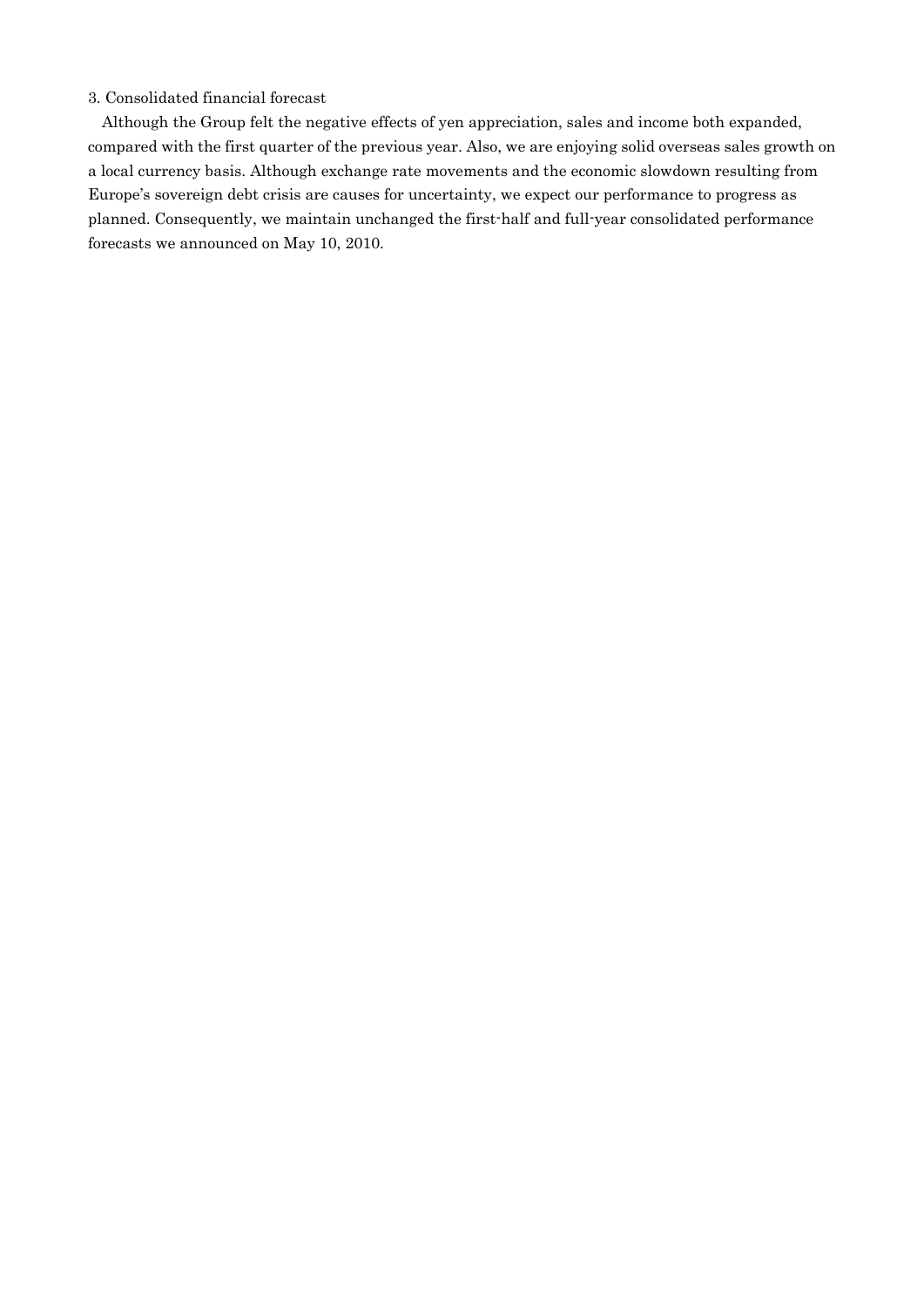# Consolidated Balance Sheets

|                                                                | As of June. 30, 2010 | As of Mar. 31, 2010 |
|----------------------------------------------------------------|----------------------|---------------------|
| Items                                                          | Amount               | Amount              |
| (Assets)                                                       |                      |                     |
| I Current assets                                               |                      |                     |
| Cash and deposits                                              | 13,690               | 13,835              |
| Notes and accounts receivable-trade                            | 27,597               | 30,507              |
| Short-term investment securities                               | 148                  | 134                 |
| Merchandise and finished goods                                 | 13,167               | 13,988              |
| Work in process                                                | 1,530                | 1,264               |
| Raw materials and supplies                                     | 3,353                | 3,524               |
| Others                                                         | 8,593                | 7,999               |
| Allowance for doubtful accounts                                | (350)                | (384)               |
| Total current assets                                           | 67,732               | 70,870              |
| II Noncurrent assets                                           |                      |                     |
| Property, plant and equipment                                  |                      |                     |
| Buildings and structures, net                                  | 15,652               | 15,827              |
| Others                                                         | 19,149               | 20,185              |
| Total Property, plant and equipment                            | 34,801               | 36,013              |
| Intangible assets                                              |                      |                     |
| Goodwill                                                       | 1,581                | 1,741               |
| Others                                                         | 4,327                | 4,476               |
| <b>Total Intangible assets</b>                                 | 5,908                | 6,218               |
| Total Investments and other assets                             | 7,480                | 7,599               |
| <b>Total Noncurrent assets</b>                                 | 48,191               | 49,832              |
| Total assets                                                   | 115,923              | 120,702             |
| (Liabilities)                                                  |                      |                     |
| I Current liabilities                                          |                      |                     |
| Notes and accounts payable-trade                               | 8,783                | 10,233              |
| Short-term loans payable                                       | 2,437                | 16                  |
| Income taxes payable                                           | 1,393                | 2,447               |
| Provision for bonuses                                          | 1.422                | 2,936               |
| Provision for directors' bonuses                               | 43                   | 190                 |
| Provision for product warranties                               | 130                  | 149                 |
| Others                                                         | 12,758               | 13,613              |
| Total current liabilities                                      | 26,969               | 29,587              |
| II Noncurrent liabilities                                      |                      |                     |
| Long-term loans payable                                        | $\overline{2}$       | 3                   |
| Provision for retirement benefits                              | 707                  | 639                 |
| Provision for directors' retirement benefits                   | 160                  | 160                 |
| Others                                                         | 3,124                | 3,175               |
| <b>Total Noncurrent liabilities</b>                            | 3,994                | 3,978               |
| <b>Total liabilities</b>                                       | 30,964               | 33,565              |
| (Net assets)                                                   |                      |                     |
| I Shareholders' equity                                         |                      |                     |
| Capital stock                                                  | 8,912                | 8,824               |
| Capital surplus                                                | 13,851               | 13,763              |
| Retained earnings                                              | 66,457               | 66,276              |
| Treasury stock                                                 | (207)                | (204)               |
| Total shareholders' equity                                     | 89,013               | 88,660              |
| II Valuation and translation adjustments                       |                      |                     |
| Valuation difference on available for sale securities          | 188                  | 270                 |
| Deferred gains or losses on derivatives under hedge accounting | 6                    | (13)                |
| Foreign currency translation adjustment                        | (5,007)              | (2,560)             |
| Total valuation and translation adjustments                    | (4,812)              | (2,303)             |
| III Subscription rights to shares                              | 648                  | 666                 |
| <b>IV Minority interests</b>                                   | 109                  | 112                 |
| Total net assets                                               | 84,959               | 87,136              |
| Total liabilities and net assets                               | 115,923              | 120,702             |

(Note) fractions of one million yen are rounded off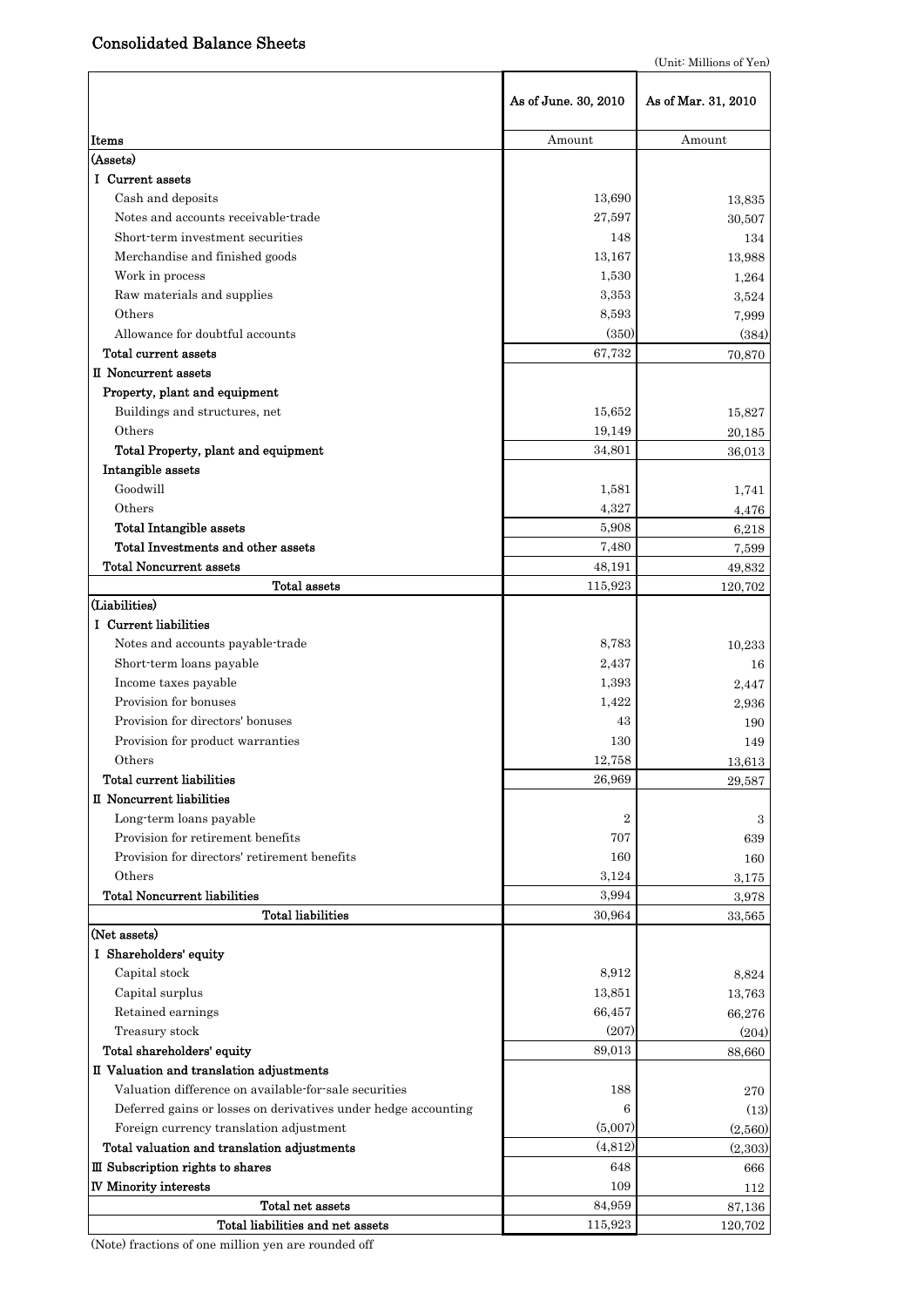(Unit: Millions of Yen)

|                                                                                        | Three months ended<br>June. 30, 2009 | Three months ended<br>June. 30, 2010 |
|----------------------------------------------------------------------------------------|--------------------------------------|--------------------------------------|
| Items                                                                                  | Amount                               | Amount                               |
| I Net sales                                                                            | 24,990                               | 27,894                               |
| II Cost of sales                                                                       | 9,109                                | 9,778                                |
| Gross profit                                                                           | 15,881                               | 18,116                               |
| III Selling, general and administrative expenses                                       | 14,251                               | 14,740                               |
| Operating income                                                                       | 1,629                                | 3,375                                |
| <b>IV</b> Non-operating income                                                         |                                      |                                      |
| Interest income                                                                        | 34                                   | 26                                   |
| Dividends income                                                                       | 19                                   | 21                                   |
| Income from investment real estate                                                     | 96                                   | 94                                   |
| Foreign exchange gains                                                                 | 93                                   |                                      |
| Others                                                                                 | 52                                   | 44                                   |
| Total non-operating income                                                             | 295                                  | 187                                  |
| V Non-operating expenses                                                               |                                      |                                      |
| Interest expenses                                                                      | 68                                   | 29                                   |
| Equity in losses of affiliates                                                         | 15                                   | 15                                   |
| Maintenance cost of investment real estate                                             | 37                                   | 34                                   |
| Foreign exchange losses                                                                |                                      | 467                                  |
| Others                                                                                 | 30                                   | 11                                   |
| Total non-operating expenses                                                           | 151                                  | 558                                  |
| Ordinary income                                                                        | 1,773                                | 3,004                                |
| VI Extraordinary profits                                                               |                                      |                                      |
| Gain on sales of noncurrent assets                                                     | 8                                    | $\mathbf{1}$                         |
| Reversal of allowance for doubtful accounts                                            | 87                                   | 8                                    |
| Total extraordinary profits                                                            | 96                                   | 9                                    |
| <b>VII Extraordinary loss</b>                                                          |                                      |                                      |
| Loss on sales and retirement of noncurrent assets                                      | 9                                    | $\overline{4}$                       |
| Loss on adjustment for changes of accounting standard for asset retirement obligations |                                      | 187                                  |
| Others                                                                                 |                                      | $\boldsymbol{0}$                     |
| Total extraordinary loss                                                               | 9                                    | 191                                  |
| Income before income taxes and minority interest                                       | 1,860                                | 2,823                                |
| Income taxes-current                                                                   | 590                                  | 1,059                                |
| Income taxes-deferred                                                                  | 149                                  | (10)                                 |
| Total income taxes                                                                     | 739                                  | 1,048                                |
| Income before minority interests                                                       |                                      | 1,774                                |
| Minority interest                                                                      | (2)                                  | $\mathbf{3}$                         |
| Net income                                                                             | 1,122                                | 1,770                                |

(Note) fractions of one million yen are rounded off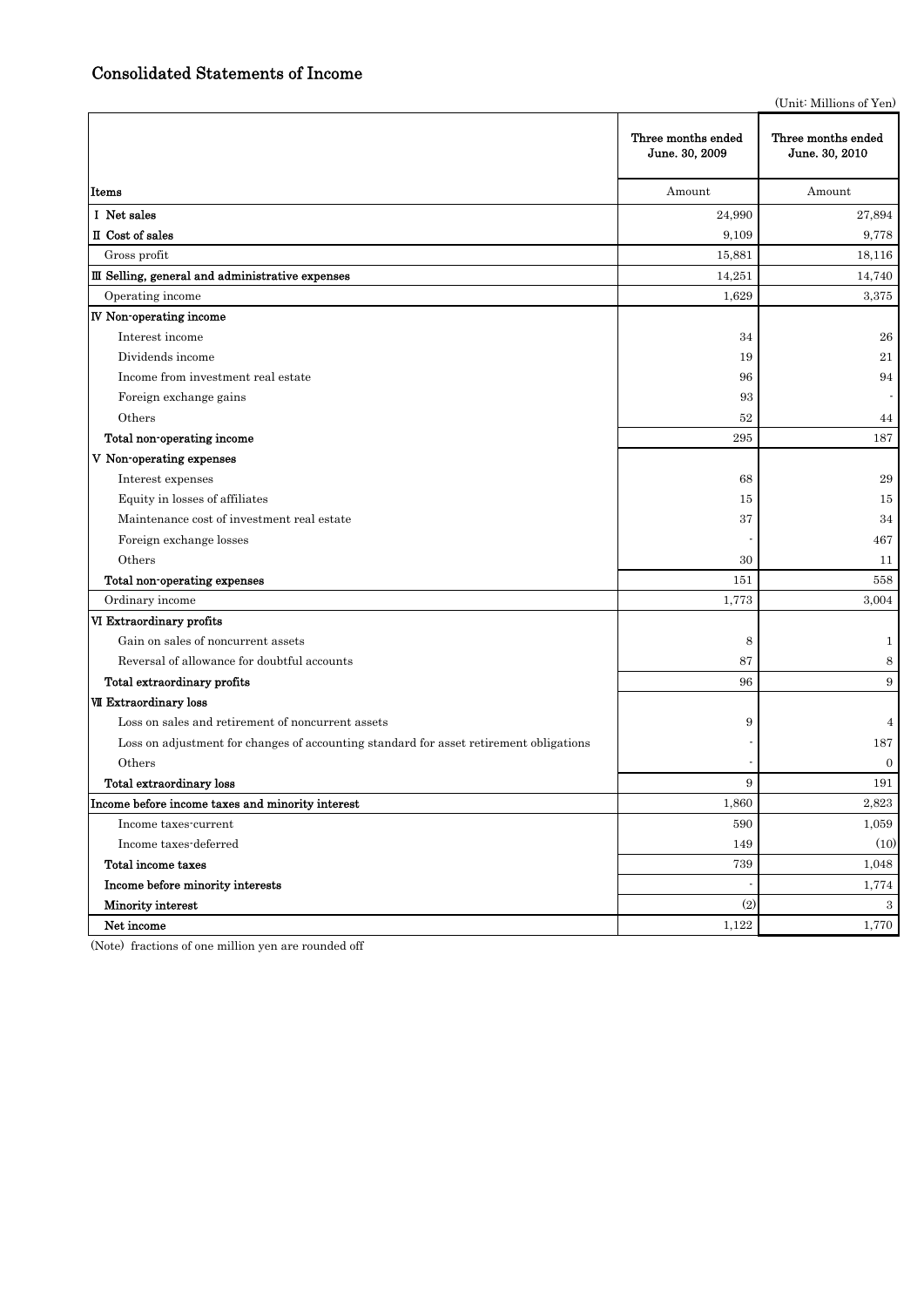## Consolidated Statements of Cash Flows

|  | (Unit: Millions of Yen) |  |
|--|-------------------------|--|
|  |                         |  |

| Items                                                                                  | Three months ended<br>June. 30, 2009 | Three months ended<br>June. 30, 2010 |
|----------------------------------------------------------------------------------------|--------------------------------------|--------------------------------------|
| I Net cash provided by (used in) operating activities                                  |                                      |                                      |
| Income before income taxes                                                             | 1,860                                | 2,823                                |
| Depreciation and amortization                                                          | 1,596                                | 1,823                                |
| Loss on adjustment for changes of accounting standard for asset retirement obligations |                                      | 187                                  |
| Decrease (increase) in notes and accounts receivable-trade                             | 3.058                                | 1,463                                |
| Decrease (increase) in inventories                                                     | (1, 117)                             | (246)                                |
| Increase (decrease) in notes and accounts payable-trade                                | (2,466)                              | (1,256)                              |
| Others                                                                                 | (685)                                | (1,511)                              |
| Subtotal                                                                               | 2,245                                | 3,283                                |
| Interest and dividends received                                                        | 45                                   | 42                                   |
| Interest expenses paid                                                                 | (63)                                 | (28)                                 |
| Income taxes paid                                                                      | (1,196)                              | (1,952)                              |
| Net cash provided by (used in) operating activities                                    | 1,030                                | 1,345                                |
| II Net cash provided by (used in) investment activities                                |                                      |                                      |
| Purchase of property, plant and equipment                                              | (791)                                | (1,274)                              |
| Purchase of intangible assets                                                          | (418)                                | (322)                                |
| Others                                                                                 | 242                                  | (60)                                 |
| Net cash provided by (used in) investment activities                                   | (967)                                | (1,657)                              |
| III Net cash provided by (used in) financing activities                                |                                      |                                      |
| Net increase (decrease) in short-term loans payable                                    | 3.574                                | 2,460                                |
| Repayment of long-term loans payable                                                   | (28)                                 | (3)                                  |
| Cash dividends paid                                                                    | (1,329)                              | (1,588)                              |
| Others                                                                                 | (382)                                | (156)                                |
| Net cash provided by (used in) financing activities                                    | 1,833                                | 711                                  |
| IV Effect of exchange rate change on cash and cash equivalents                         | 58                                   | (547)                                |
| V Net increase (decrease) in cash and cash equivalents                                 | 1,955                                | (148)                                |
| VI Cash and cash equivalents at beginning of term                                      | 9,410                                | 13,812                               |
| VII Cash and cash equivalents at end of term                                           | 11,365                               | 13,663                               |

(Note) fractions of one million yen are rounded off